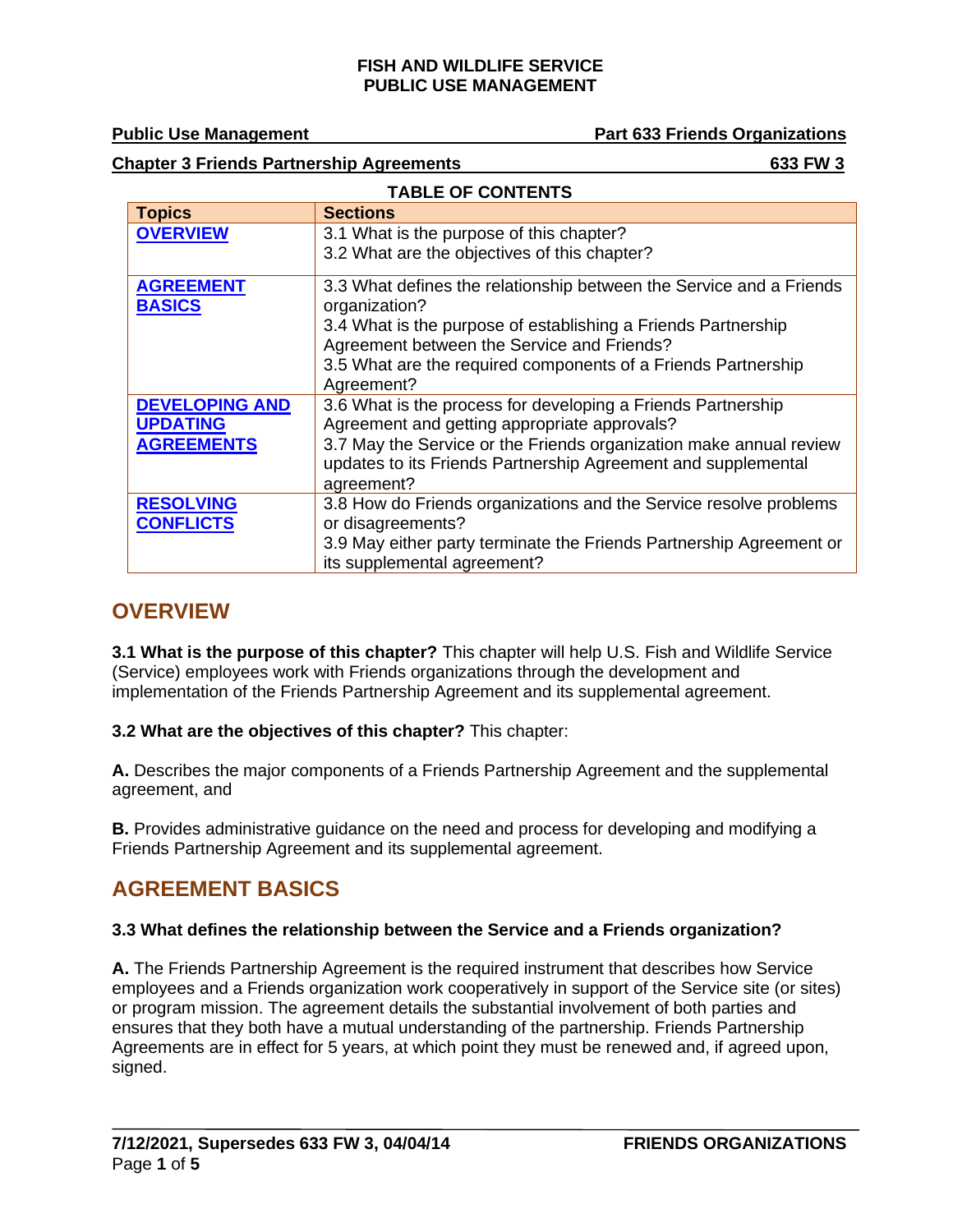### **Public Use Management Part 633 Friends Organizations**

### **Chapter 3 Friends Partnership Agreements** 633 FW 3

**B.** The Project Leader must meet annually with the Friends Board of Directors to review and assess the effectiveness of the partnership as it relates to the purpose, goals, objectives, roles, and responsibilities outlined in the Friends Partnership Agreement to ensure expectations are clear and realistic and that the Friends activities are conducted for the benefit of the field station.

## **3.4 What is the purpose of establishing a Friends Partnership Agreement between the Service and Friends?**

**A.** The Friends Partnership Agreement is the required instrument for Friends organizations to partner with a Service site (or sites) or program. The agreement:

**(1)** Provides the legal and policy framework defining the relationship between the Service and a Friends organization,

**(2)** Formalizes and facilitates the collaboration between the Service and Friends on mutually agreed-upon activities, and

**(3)** Ensures that both parties have a mutual understanding of their respective roles, responsibilities, rights, expectations, and requirements within the partnership.

**B.** The Friends Partnership Agreement is included as Exhibit 1 to this chapter.

## **3.5 What are the required components of a Friends Partnership Agreement?**

**A.** All Friends Partnership Agreements must contain the following sections:

- **(1)** Authority,
- **(2)** Purpose,
- **(3)** Background,
- **(4)** Authorization and Terms of Agreement,
- **(5)** Service and Friends Responsibilities,
- **(6)** Supplemental Agreements (if applicable),
- **(7)** Liability and Indemnification,
- **(8)** Insurance related to the agreement,
- **(9)** Assignment,
- **(10)** Miscellaneous, and
- **(11)** Agreement Officers.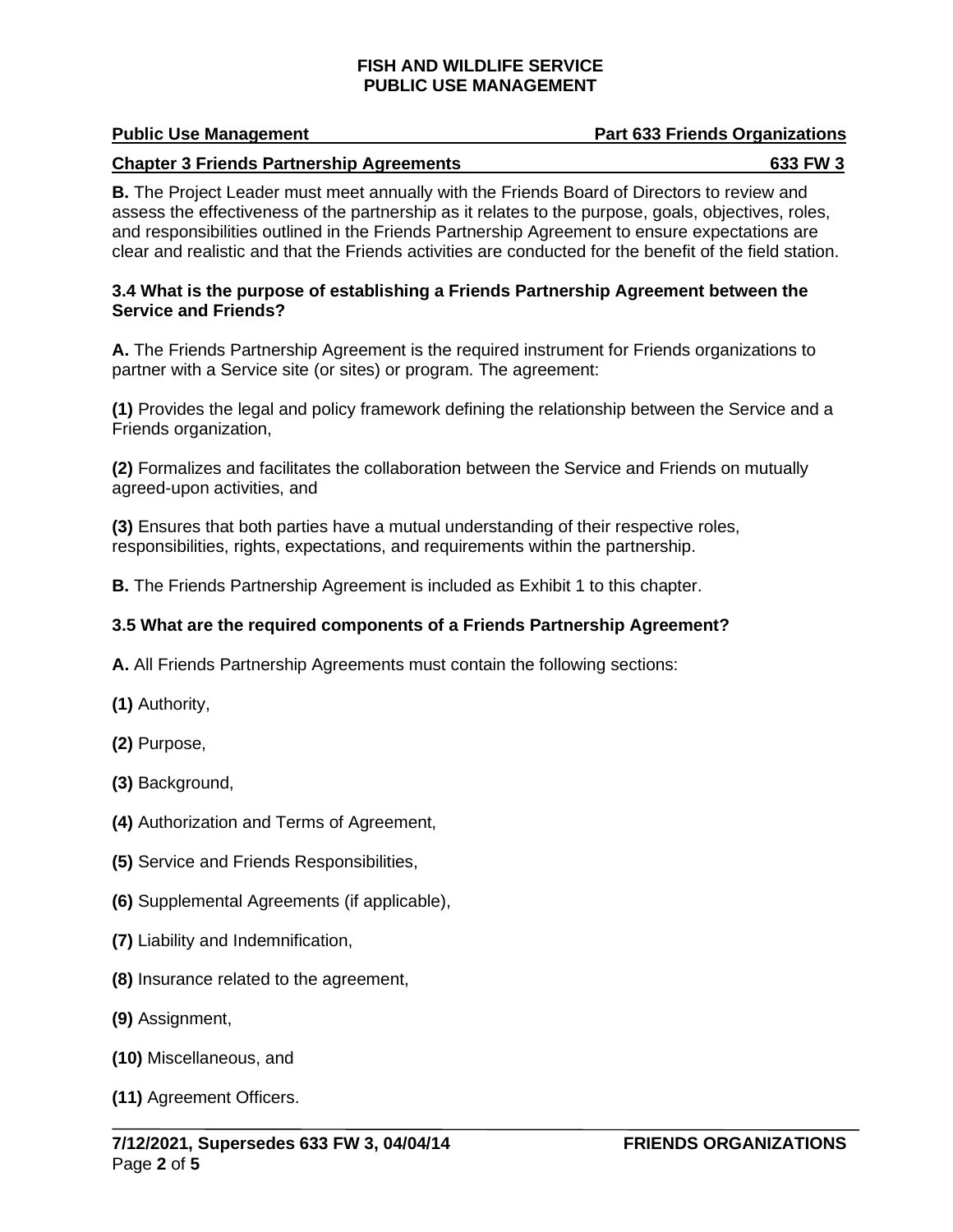| <b>Public Use Management</b>                    | <b>Part 633 Friends Organizations</b> |
|-------------------------------------------------|---------------------------------------|
| <b>Chapter 3 Friends Partnership Agreements</b> | 633 FW 3                              |

**B.** Attachments:

**(1)** Articles of Incorporation,

**(2)** Internal Revenue Service (IRS) determination letter (or a copy of a letter from the IRS confirming an application has been filed if the organization is in process of applying for incorporation),

- **(3)** Insurance policies,
- **(4)** Fundraising Agreement (if applicable),
- **(5)** Bylaws, and

**(6)** Current IRS form 990 (if applicable, for renewing agreements).

**C.** A Friends Supplemental Partnership Agreement – Use of Service Property, is included as Exhibit 2 to this chapter. This supplemental agreement provides additional terms and responsibilities beyond the general terms of the Friends Partnership Agreement for partnerships that are more complex in scope. The supplemental agreement is required only for those Friends that use Service-managed land, facilities, or equipment.

## <span id="page-2-0"></span>**DEVELOPING AND UPDATING AGREEMENTS**

## **3.6 What is the process for developing a Friends Partnership Agreement and getting appropriate approvals?**

**A.** Prior to developing an agreement, contact your Regional Friends Coordinator/Regional Liaison and ensure national consistency and timeliness.

**B.** Staff should work with the Friends president and/or board designee(s) to draft content for the Friends Partnership Agreement found in Exhibit 1 of this chapter. Working together, they should draft content in sections of the agreement marked "[INSERT DESCRIPTION]" to describe the specifics of the partnership, and they should add the supplemental agreement (if needed). The Friends Partnership Agreement has been approved by the Department of the Interior's Solicitor's office and Service Director, and the language and framework should not be altered. If there are circumstances in which a provision in the agreement does not apply (e.g., do not use Service property) or is against your State's law, add clarifying language and a specific justification under the provision that explains why the provision does not apply to your partnership. All new language requested under these provisions must be highlighted for review by your Regional Friends Coordinator/Regional Liaison or a Solicitor, or both, to ensure that there are not any impermissible changes to the agreement.

**(1)** Once both parties agree on the content, send the unsigned draft agreement(s) and all attachments (with highlights and specific justifications for any added language) to your Regional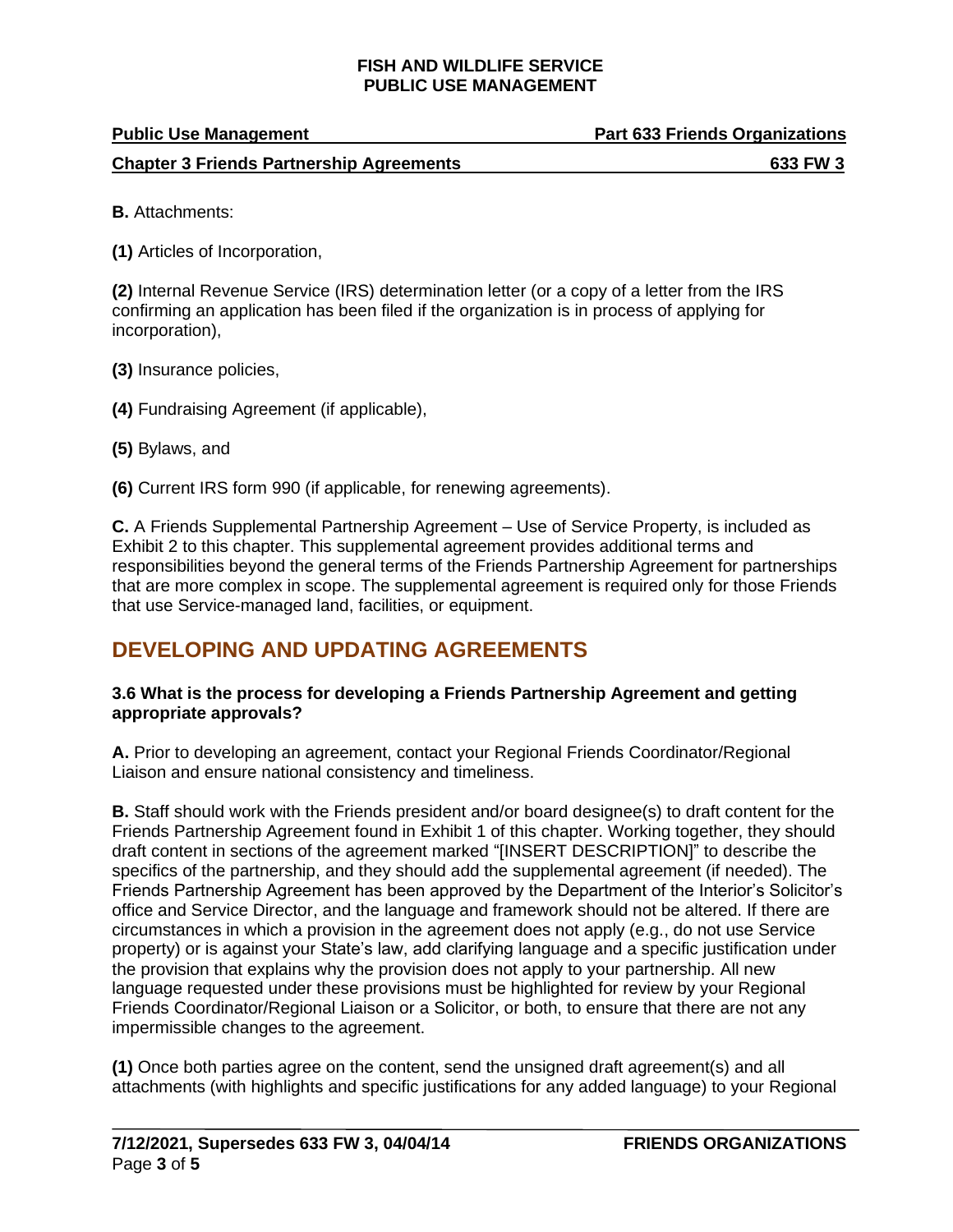**Public Use Management Part 633 Friends Organizations**

### **Chapter 3 Friends Partnership Agreements 633 FW 3**

Friends Coordinator/Regional Liaison for review.

**(2)** If the Regional Coordinator/Regional Liaison doesn't request any changes, they will return the agreement to the Project Leader for signatures. If the Regional Coordinator/Regional Liaison has any question about whether addition of language is legally significant or might materially change the legal obligations of the parties within the draft agreement, they must contact the Regional Solicitor's office or servicing Ethics Counselor, or both, to ask them to review the change(s) in question. When the Regional review is complete, the Regional Coordinator/Regional Liaison will return the draft agreement to the Project Leader with requests for any changes that need to be made and will work with the parties until agreement can be achieved.

**(3)** After it's been signed by the Project Leader and Friends president, the agreement and its required attachments must be returned to the Regional Coordinator/Regional Liaison. The Regional Coordinator/Regional Liaison gives the signed agreement(s) to the site's/program's Assistant Regional Director (or designee) for review and approval before sending it to the Regional Director (or designee) for final approval and signature.

**(4)** The Regional Coordinator/Regional Liaison will return the original to the site (or sites) or program and keep a copy. The site will distribute a copy of the signed agreement to the Friends organization.

**C.** The Friends Partnership Agreement and supplemental agreement are effective for 5 years with up to four optional annual modifications during the 5-year period of performance to allow for any significant updates to the partnership on an annual basis by either party.

**D.** Each time the agreement is up for its 5-year renewal, the Project Leader and the Friends president or board designee meet to review, modify, and sign the agreement as described above in sections A through C. To become effective, the Regional Director (or designee) must review, approve, and sign a new agreement every 5 years.

**3.7 May the Service or the Friends organization make annual review updates to its Friends Partnership Agreement and supplemental agreement?** Yes, either party may propose updates to the agreement(s) during the annual review. Significant changes to the scope of the partnership goals, objectives, roles, or responsibilities may require Regional Solicitor review and approval from the Regional Director (or designee). Send all agreement updates to your Regional Friends Coordinator/Regional Liaison to help determine the necessary reviews and approvals.

## <span id="page-3-0"></span>**RESOLVING CONFLICTS**

**3.8 How do Friends organizations and the Service resolve problems or disagreements?**  The Project Leader and Friends president, or other board member(s), should first exhaust all efforts in meetings to resolve conflicts. If necessary, the Project Leader or Friends president (or designee) may ask the Regional or National Friends Coordinator to give guidance on identifying internal conflict resolution or mediation resources, such as existing Friends support programs or the Alternative Dispute Resolution services through the Service's Division of Human Capital. Other options available for facilitation or mediation include seeking assistance from other Friends